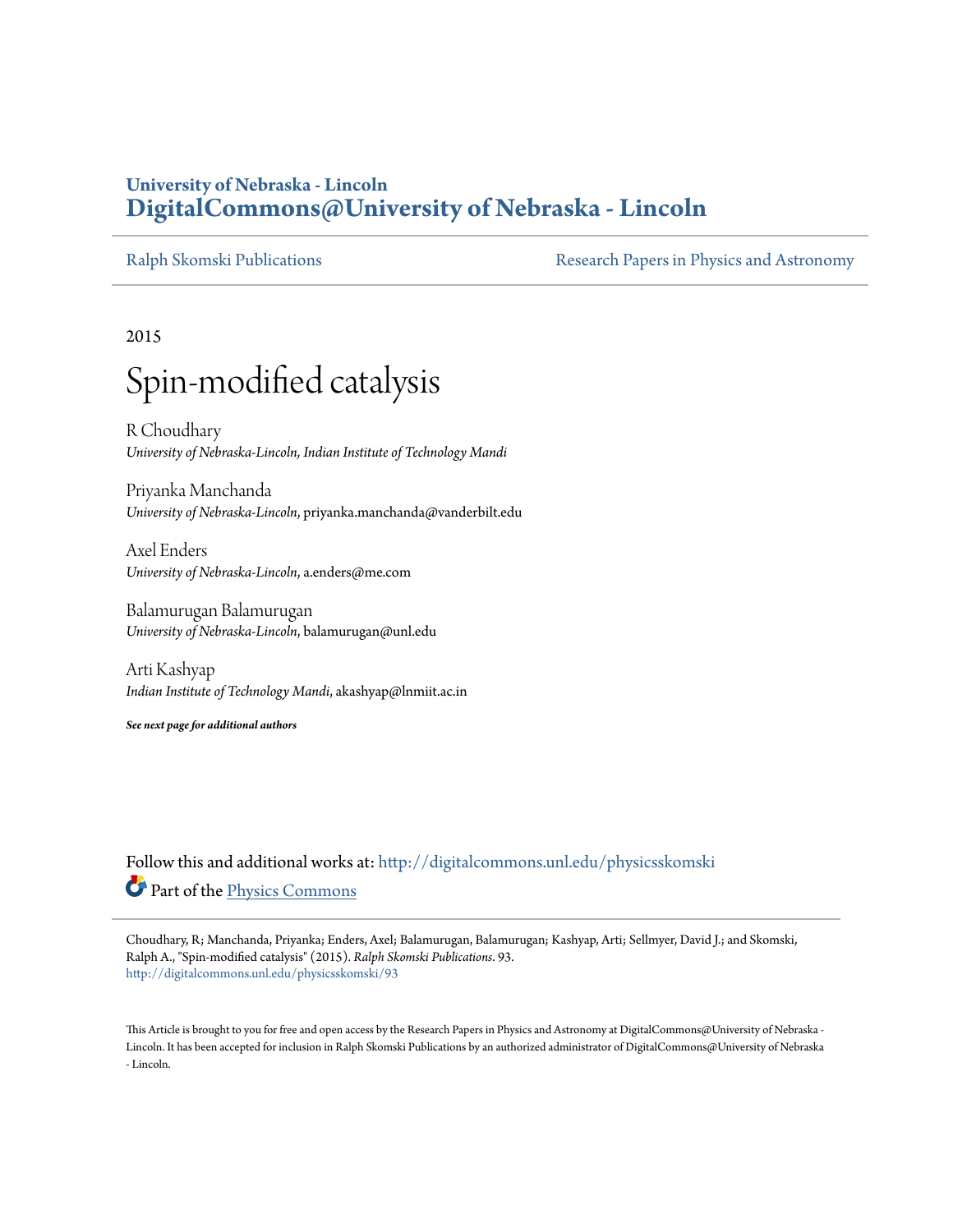#### **Authors**

R Choudhary, Priyanka Manchanda, Axel Enders, Balamurugan Balamurugan, Arti Kashyap, David J. Sellmyer, and Ralph A. Skomski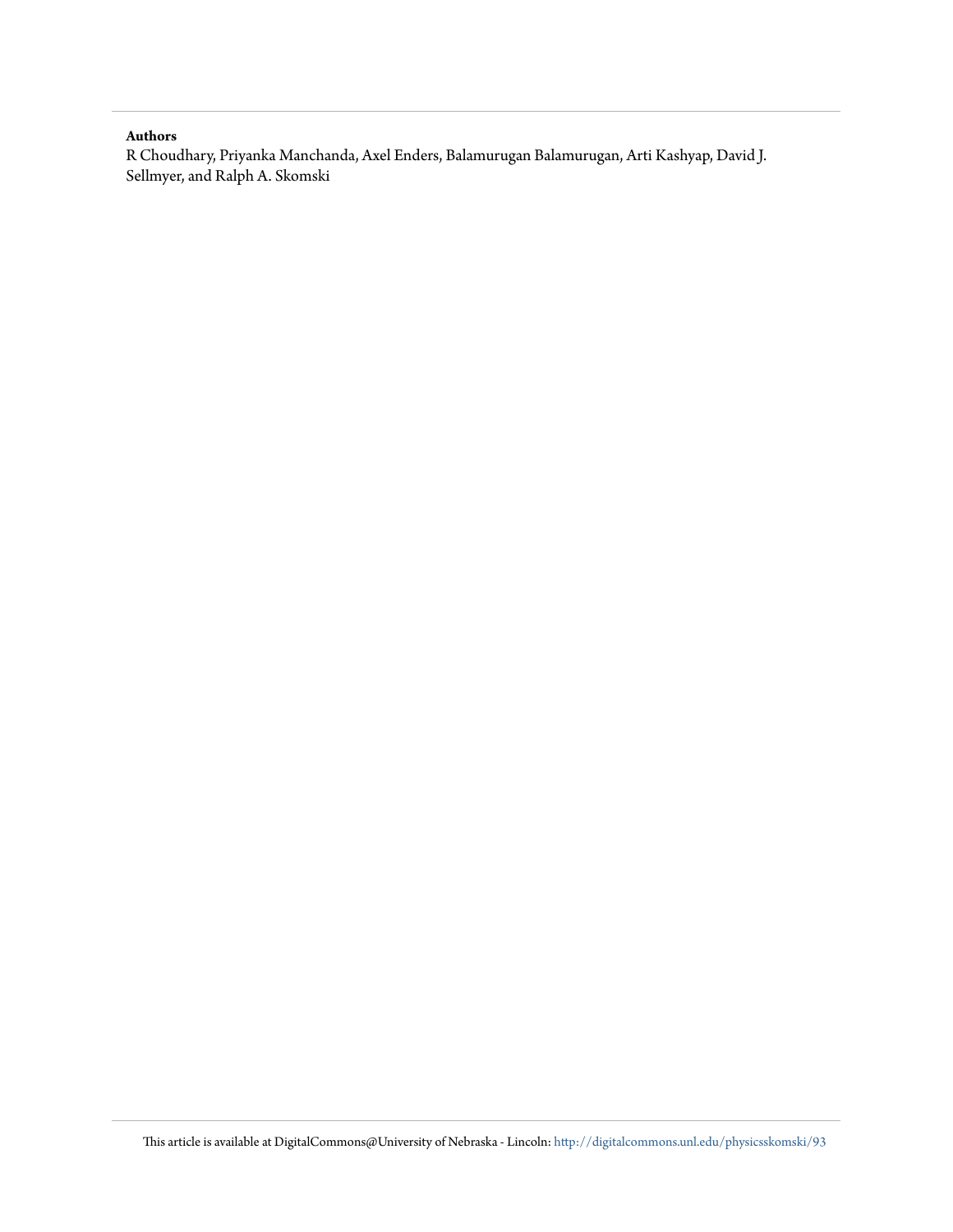

### [Spin-modified catalysis](http://dx.doi.org/10.1063/1.4917328)

R. Choudhary,  $1.2$  P. Manchanda, <sup>1</sup> A. Enders, <sup>1</sup> B. Balamurugan, <sup>1</sup> A. Kashyap, <sup>2</sup> D. J. Sellmyer,  $1 \text{ E. C. H. Sykes}$ , and R. Skomski<sup>1,a)</sup>

<sup>1</sup>Department of Physics and Astronomy and NCMN, University of Nebraska, Lincoln, Nebraska 68588, USA 2 School of Basic Sciences, Indian Institute of Technology Mandi, Mandi 175001, Himachal Pradesh, India 3 Department of Chemistry, Pearson Chemistry Laboratory, Tufts University, Medford, Massachusetts 02155, USA

(Presented 7 November 2014; received 24 September 2014; accepted 4 December 2014; published online 15 April 2015)

First-principle calculations are used to explore the use of magnetic degrees of freedom in catalysis. We use the Vienna Ab-Initio Simulation Package to investigate both  $L_1$ -ordered FePt and CoPt bulk materials and perform supercell calculations for FePt nanoclusters containing 43 atoms. As the catalytic activity of transition-metal elements and alloys involves individual d levels, magnetic alloying strongly affects the catalytic performance, because it leads to shifts in the local densities of states and to additional peaks due to magnetic-moment formation. The peak shift persists in nanoparticles but is surface-site specific and therefore depends on cluster size. Our research indicates that small modifications in stoichiometry and cluster size are a useful tool in the search for new catalysts. © 2015 AIP Publishing LLC. [[http://dx.doi.org/10.1063/1.4917328\]](http://dx.doi.org/10.1063/1.4917328)

#### I. INTRODUCTION

The principle of catalysis infers that a substance or nanostructure participates in a chemical reaction but does not enter the reaction products, remaining in its original form after the reaction. In other words, catalysis does not affect chemical equilibrium but facilitates the reaction by reducing energy barriers that kinetically inhibit the reaction.<sup>[1](#page-5-0)</sup> While some reactions, such as ammonia synthesis and Fischer-Tropsch processes, are performed over Fe and/or Co, the purpose of this paper is to explore possibilities and mechanisms for using magnetic degrees of freedom in chemical catalysis. Emphasizing chemical catalysis is important to distinguish the present research from magnetic catalysis in quantum-field theory, which refers to symmetry breaking caused by a magnetic field. $^{2}$ 

Our focus is on the quantum mechanics of catalysis using magnetic nanoparticles, a topic of potential importance in hydrogenation and hydrogen production.<sup>[3,4](#page-5-0)</sup> Such clusters can be fabricated by several methods such as cluster deposi-tion.<sup>[5](#page-5-0)</sup> Magnetic nanoparticles play an important role in catalysis, but they normally act as substrates or "supports" for catalytically active substances and to move or separate cata-lysts with the help of magnetic fields.<sup>[3,6](#page-5-0)–[8](#page-5-0)</sup> Nanoparticles also provide a favorable large surface-to-volume ratio, $4$  as exemplified by Pd: Pt core-shell nanoparticles<sup>6</sup> for the hydrogenation of methyl acrylate. Sometimes, nanoparticles are directly involved in catalysis, for example, FePt and CoPt for acetylene to ethylene hydrogenation $3$  and spinel ferrites in microwave-assisted oxidation catalysts.<sup>[9](#page-5-0)</sup> Note that Pt and Pd are of great importance in catalysis and alloys, such as FePt and CoPt, are also chemically quite stable.

Catalysis requires a precise control of the electron energy levels of the catalyst, to ensure that the involved quantum-mechanical hybridization processes facilitate the desired chemical reaction.<sup>[1](#page-5-0)</sup> For this reason, catalysts often contain transition metals, where the five d orbitals per atom create complicated densities of states (DOS), with many peaks caused by different atomic lattice planes. These peaks are well-understood quantum-mechanically $10$  and reproduced by density-functional theory, both in general and in the context of catalysis.<sup>[11](#page-5-0)–[15](#page-5-0)</sup> The same strategy is behind our magnetic approach, except that the spin splitting yields additional levels to work with. While the envisaged chemical reactions are nonmagnetic in nature, magnetism provides an additional degree of freedom to fine-tune the DOS landscape.

#### II. THEORETICAL METHODS

To study  $L1_0$  bulk magnets and the FePt nanoclusters, we have used the Vienna *ab initio* Simulation Package (VASP). A generalized-gradient approximation (GGA) is chosen for the exchange-correlation functional<sup>[16](#page-5-0)</sup> and a plane-wave basis using the projector augmented wave method set describes the valence electrons.<sup>[17](#page-5-0)</sup> The lattice parameters for the LI<sub>0</sub>-ordered FePt are  $a = b = 3.86 \text{ Å}$  and  $c = 3.729 \text{ Å}^{18}$  $c = 3.729 \text{ Å}^{18}$  $c = 3.729 \text{ Å}^{18}$  and a gamma-centered k-point mesh is used for the calculations.

To ensure well-defined  $k$ -states, we have performed supercell calculations where the particles are periodically repeated in space. The particles have a surface-to-surface spacing of  $5 \text{ Å}$  to ensure that the tails of the atomic wave functions do not introduce a hybridization error by hybridization through the vacuum. Furthermore, a small artificial line broadening is used in the calculations to accelerate convergence. No relaxation has been performed for the clusters,

a)Author to whom correspondence should be addressed. Electronic mail: [rskomski@unl.edu](mailto:rskomski@unl.edu).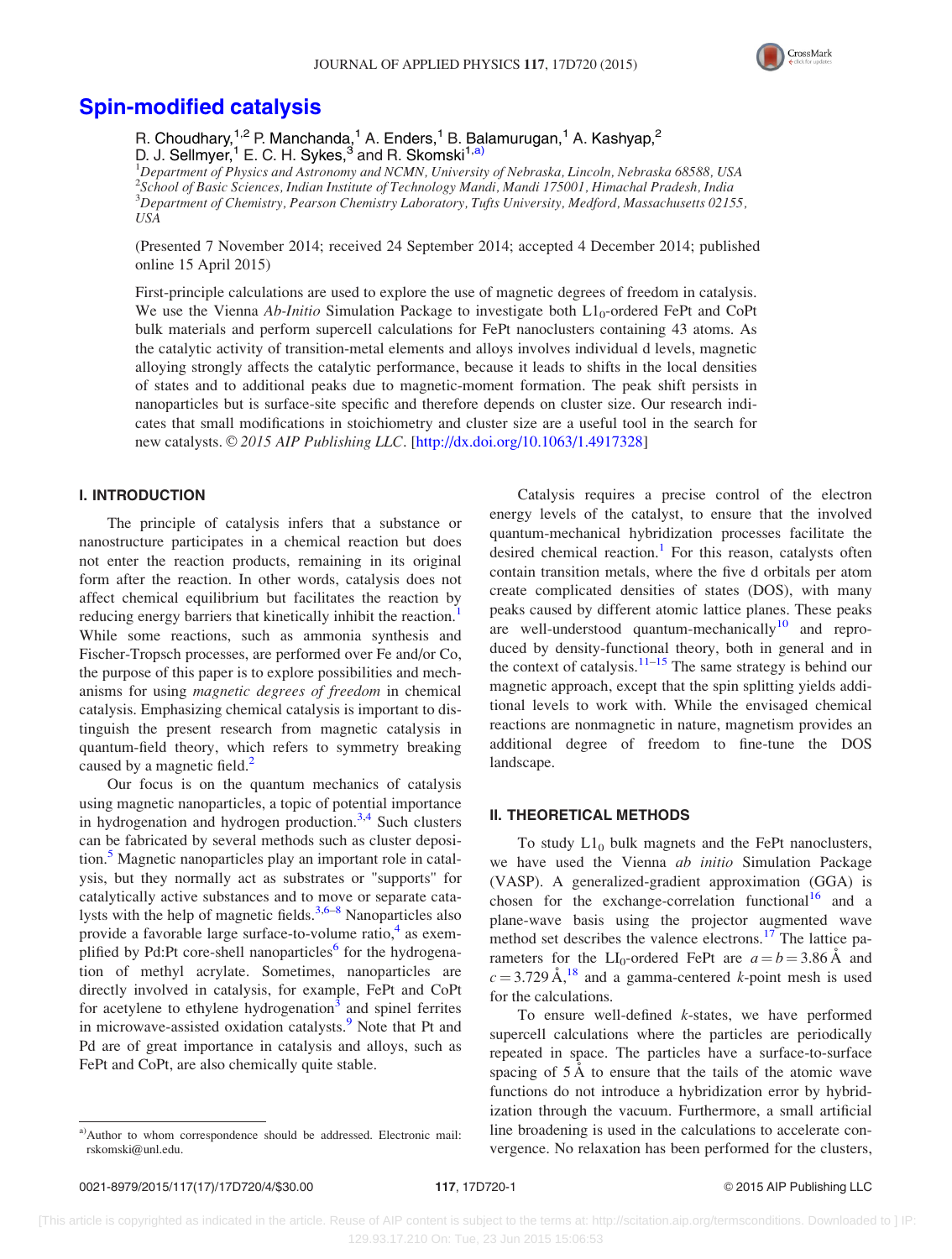<span id="page-3-0"></span>

FIG. 1. Bulk  $L1_0$ -ordered FePt and CoPt: (a) structure of FePt and (b) densities of state for  $L1_0$ -ordered FePt (yellow/pink) and CoPt (blue/pink).

so that the peak positions in the local density of states contain some error.

#### III. RESULTS

#### A. Bulk FePt and CoPt

Figure 1 shows the  $L1_0$  structure and the DOS for bulk FePt and CoPt. Figure 1(b) illustrates how the substitution of Co for Fe changes the bulk DOS when going from FePt (yellow) to CoPt (blue). The majority  $(\uparrow)$  band is fully occupied and "pinned" relative to the Fermi level (region A in the figure), whereas the position of the minority band  $(l)$  is changed by the Co (region B). A well-known feature of some alloys is solid solubility, that is, the stoichiometry is not fixed but can take arbitrary values. The system  $Fe_{1-x}Co_xPt$  is a typical example. Due to the solid solubility between FePt and CoPt, the shift of the DOS peaks is a continuous function of the Co concentration, which makes it possible to fine-tune the energy levels that enable the catalytic reaction.

#### B. Nanocluster geometry and basic electronic structure

Figure  $2(a)$  shows the atomic structures of our FePt clusters, which contain 43 atoms. The average diameter of the cluster is about 7.5 Å. Figure  $2(b)$  divides the atomic position into crystallographically equivalent sites. There are altogether 7 seven nonequivalent sites, 2 Fe sites (I–II), and 5 Pt sites (III–VII).



FIG. 2. FePt nanoparticle containing 43 atoms: (a) structure and (b) nonequivalent sites.

Figure  $3(a)$  shows the total d density of states, which is an average over all atomic positions. The difference between the DOS of bulk  $LI_0$  FePt and of FePt clusters is caused by the atoms on the cluster surface. This well-understood phenomenon $19$  is important for catalysis, because atoms in the center of a cluster cannot contribute to the catalytic reaction but can change the surface atom's DOS by ligand or strain effects.

The corresponding quantum-mechanical concept is the local density of states, obtained by projecting the total DOS onto atomic orbitals  $\phi_{i\mu}(\mathbf{r}) = \phi_{\mu}(\mathbf{r} - \mathbf{R}_i)$ , where  $\mu$  is an orbital index. The starting point for the determination of the local DOS is the wave function  $\psi_{\mathbf{k}\nu}(\mathbf{r})$ , as obtained from the electronic-structure calculation, where  $\nu$  is a band index that also includes spin. Projecting the total wave functions onto the atomic orbitals,  $\langle \psi_{\mathbf{k}\nu} | \phi_{i\mu} \rangle$ , yields the local density of states $10$ 

$$
D_{\mathrm{i}\mu}(E) = \Sigma_{\nu} \int_{\mathbf{k}} \delta(E - E_{\mathbf{k}}) \langle \psi_{\mathbf{k}\nu} | \phi_{\mathrm{i}\mu} \rangle \langle \phi_{\mathrm{i}\mu} | \psi_{\mathbf{k}\nu} \rangle \mathrm{d}\mathbf{k}.
$$
 (1)

When the distinction between different orbitals  $\mu$ , for example, between  $|Fe(4s)\rangle$  and  $|Fe(3d_{xy})\rangle$ , is of secondary importance then it is sufficient to consider  $D_i(E) = \sum_u D_{iu}(E)$ . Figure 3(b) illustrates the difference between total and local DOS by showing the local DOS for the "gray" Pt atom in the center of the cluster. The most striking feature is the absence of the minima in the spin-down DOS above the Fermi level, as expected for Pt.

Note that both nanoparticles and bulk alloys contain sharp peaks, in the latter case caused by crystalline lattice planes. Due to reduced coordination, the DOS gets somewhat narrower at surfaces, $\frac{10}{10}$  $\frac{10}{10}$  $\frac{10}{10}$  but the main effect is the potentially



FIG. 3. Typical DOS for the FePt nanoparticle of Fig. 2: (a) total DOS and (b) local DOS for the central atom (site VII).

 [This article is copyrighted as indicated in the article. Reuse of AIP content is subject to the terms at: http://scitation.aip.org/termsconditions. Downloaded to ] IP: 129.93.17.210 On: Tue, 23 Jun 2015 15:06:53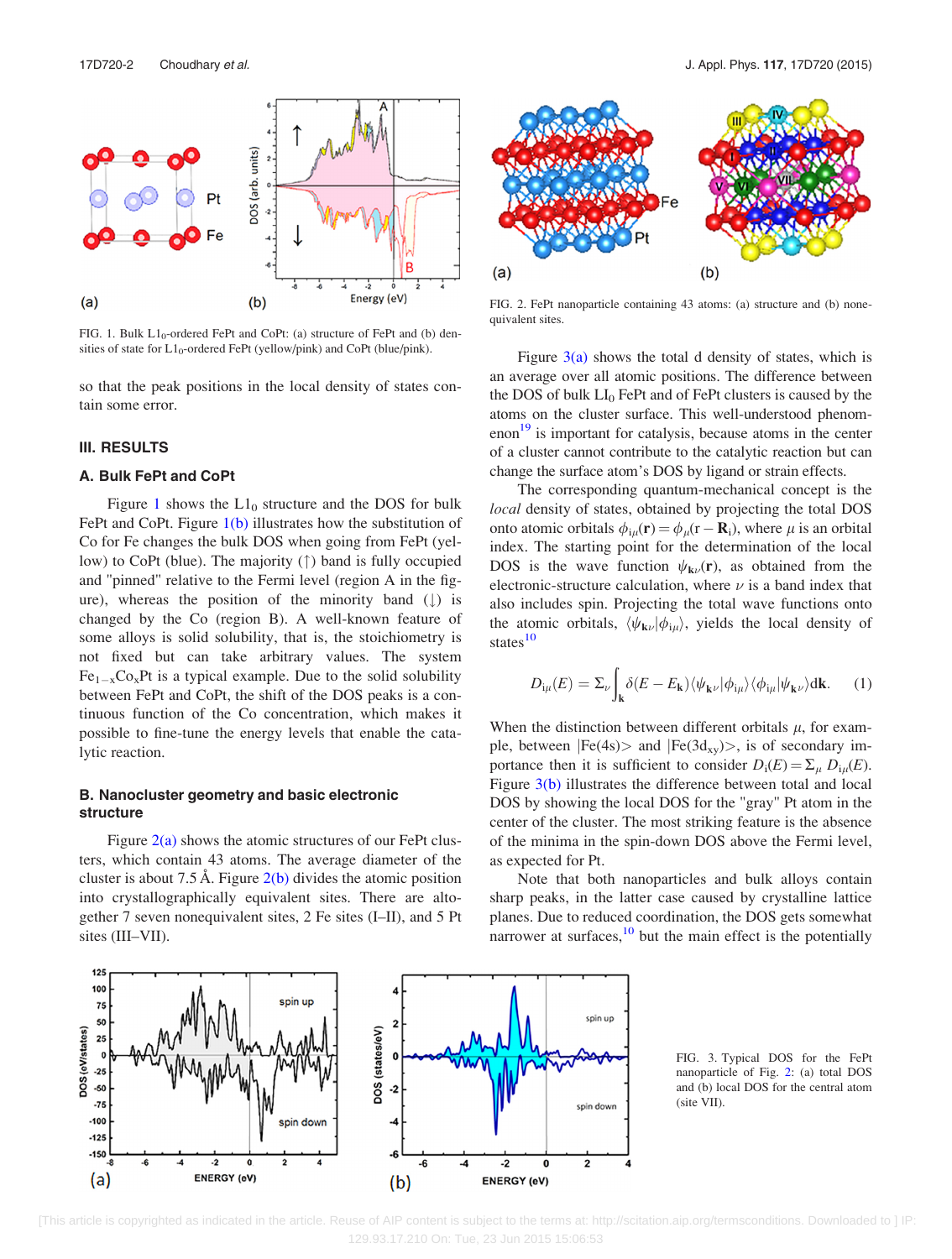

<span id="page-4-0"></span>17D720-3 Choudhary et al. J. Appl. Phys. 117, 17D720 (2015)

FIG. 4. Local DOS for the two nonequivalent Fe sites in Fig. [2](#page-3-0): (a) site I (red) and (b) site II (blue).

catalysis-enhancing modification of the peak positions and heights. Note also that our focus is on the surface of the catalyst; no specific reactions are considered at this stage.

#### C. Local densities of states

Catalytic action occurs at specific sites on solid surfaces, usually called "active sites." This means that the rate of catalytic reaction can be significantly increased by using very high surface area catalysts. It is important to keep in mind that  $|\psi_{\mathbf{k}\nu}\rangle$  contains information from *all* atoms in the cluster or solid, and these all-atom features survive the projection procedure of Eq.  $(1)$ .<sup>[10](#page-5-0)</sup> In other words, subsurface atoms are important in catalysis,<sup>[14](#page-5-0)</sup> but the corresponding hybridization effects are included in the present analysis.

The catalyst dispersion, defined as the number of surface atoms per total number of atoms, is usually larger than 0.01 and corresponds to catalyst particles ranging in size between [1](#page-5-0)0 and 500 Å.<sup>1</sup> However, different surface sites behave differently from the viewpoint of catalytic activity. This catalytic activity strongly depends on the details of the catalytic reaction, but the local DOS plays an important role in distinguishing between different surface sites.

Figure 4 shows the local DOS for the two nonequivalent iron sites in the two Fe planes. The planes contain "blue" atoms forming a square in the center of the planes (II) and "red" outer atoms surrounding the square (I). Depending on the chemical reactions, the outer atoms (I) are more likely to be catalytically active, because they are easier to access by the reacting molecules. On the other hand, the DOS of the inner-square atoms (II) shows a larger number of wellseparated peaks, which may be advantageous for some reactions. Note, however, that the peak positions relative to the Fermi level are as important as these steric considerations.



FIG. 5. Local DOS for the non-central nonequivalent Pt sites in Fig. [2:](#page-3-0) (a) site III (yellow), (b) site IV (light blue), (c) site V (magenta), and (d) site VI (green).